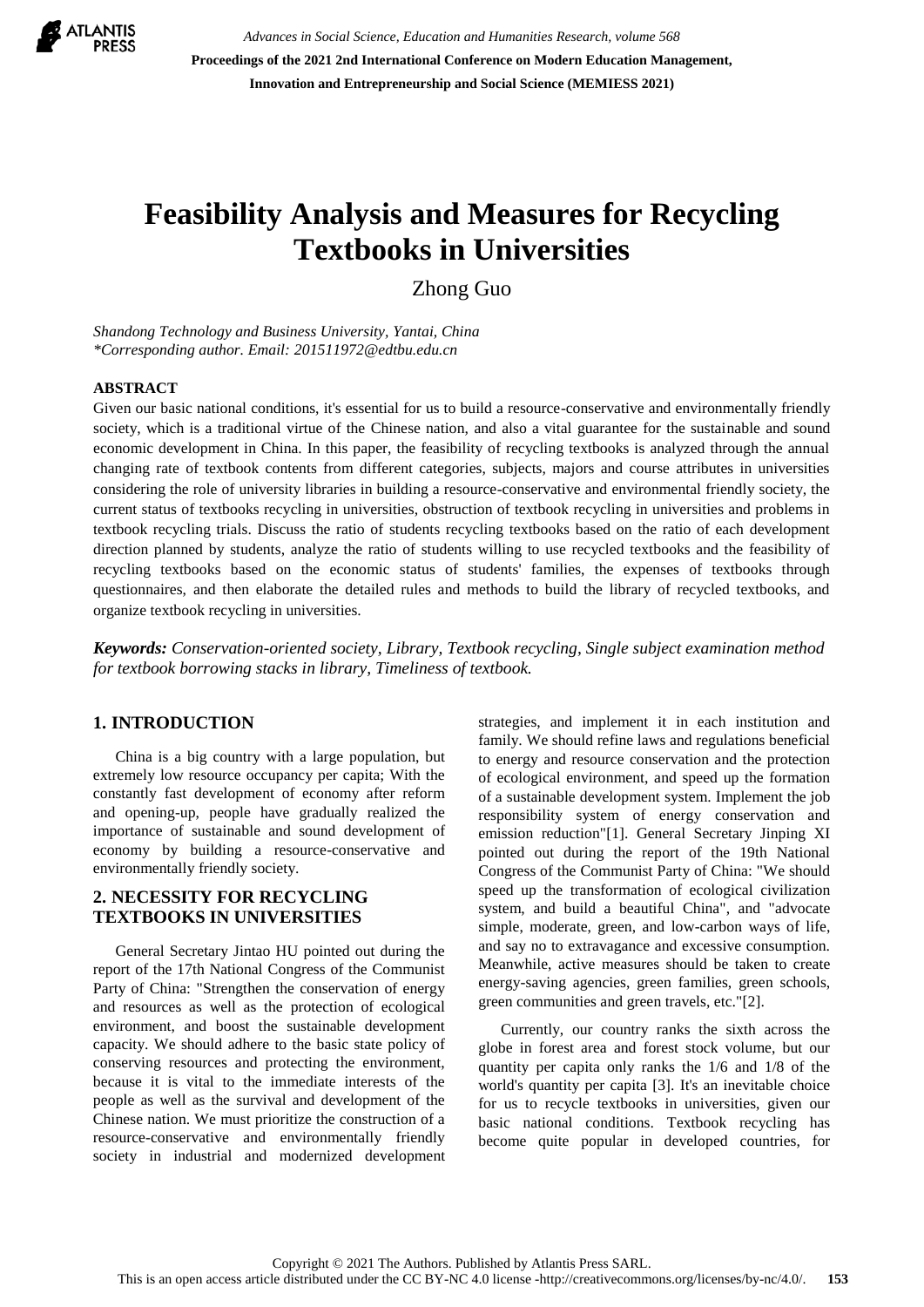instance, in American primary and secondary schools, their textbooks will be shared by at least 8 students, and the average service life of a book is 5 years. In contrast, our textbooks have become disposable "luxuries". Although free textbook recycling system has been built in rural primary and secondary schools since the spring of 2008, urban primary and secondary schools, especially universities still fail to realize textbook recycling. The current textbooks in domestic universities are mostly disposable. Since there are many courses in universities, and will cost students a lot of money in purchasing the textbooks, which are often sold out at a low price as waste papers, or directly threw away after finishing the classes. China is a big country with huge demand for resources, but low utilization rate, so resource recycling is essential. China has a huge college student group, and by recycling textbooks, we can not only save huge resources for the country, but also alleviate the economic burdens of college students, and cultivate students' self-quality, diligence and values.

By investigating different majors in universities, a college student will spend averagely RMB 1,000 in textbooks per year, and such books can reach to about 6,000 pages in total. By calculating as per about 30 million college students in our country, RMB 30 billion will be spent on buying textbooks per year, and 150 billion papers will be used. It's known to people that, the energy and resources consumed by paper-making industry and the pollutants emitted are astonishing, "1 ton of paper can make 229,000 A4 papers, but to produce these papers, about 3.75 tons of timbers should be consumed, equivalent to chopping down 14 trees that have grown for 8 years, and are 7m in height and 8 inches in diameter [4]." Besides, about 100 tons of water will be consumed to produce 1 ton of paper, and the water polluted can reach to about 300 tons...... Based on the calculation, the annual consumption of paper used to make textbooks for university students is 655,022 tons, equivalent to chopping down about 9,170,308 trees and consuming 65,502,200 tons of water. If textbooks can be recycled for 5 times averagely, about RMB 19.2 billion, about 524,018 tons of paper, 7,336,246 trees and 52,401,800 tons of water can be saved averagely per year......., which are all astonishing figures. It's essential to boost "green education", explore resources among numerous textbooks, and reduce wastes.

The most basic meaning of resource-conservative and environmentally friendly society is to: Use the fewest resources, to get the maximum economic and social benefits. We must adhere to building a resourceconservative and environmentally friendly society, given our national conditions. As a major component of the society, universities are obligated to take the lead in making full use of resources to build a resourceconservative and environmentally friendly society. Building a resource-conservative and environmentally friendly university is of great significance to implement the scientific outlook on development and build a harmonious campus. As the information service center of universities, libraries must integrate into the construction of the resource-conservative and environmentally friendly universities, to cultivate students' awareness to save energy, build an energysaving culture, advocate energy-saving civilization, and create a benign atmosphere for building a resourceconservative and environmentally friendly campus. Therefore, it's of great significance to recycle textbooks in universities.

## **3. CURRENT STATUS OF TEXTBOOK RECYCLING AT HOME AND ABROAD**

Textbook recycling is no longer a new thing across the globe. Currently, the free textbook borrowing system has been implemented during compulsory education of primary and secondary schools in America, Canada, French, Japan and other developed countries, and since the textbooks provided for free are public properties, and are not owned by individuals, it has ensured the feasibility of applying administrative systems in textbook recycling during the compulsory education of primary and secondary schools, and in order to promote textbook recycling, students are requested to cherish them from childhood, and there are even different legal regulations on cherishing textbooks. As people from all walks of the society are calling for textbook recycling, the state has issued a series of policies: In the Temporary Administrative Methods for Providing Free Textbooks to Students from Families with Financial Difficulties during the Compulsory Education in Rural Areas jointly prepared by the Ministry of Finance and the Ministry of Education in 2004, it put forward that "the state encourages textbook recycling". The Ministry of Education and the Ministry of Finance jointly published Opinions on Providing Compulsory Education Textbooks and Recycling Partial Textbooks Comprehensively in Rural Areas in December 2007, which pointed out that: The textbook recycling system has been set up for partial courses, including Science, Music, Art, and Information Technology in primary schools as well as Music, Art, Information Technology and Sports and Health in secondary schools from the spring semester of 2008. So far, it has been implemented in most provinces, cities and autonomous regions of the country.

However, no country has set up the textbook recycling system in their universities yet. Textbook recycling for undergraduates in America, Canada, French, Japan and other developed countries depends fully on market-oriented operations. Students can borrow textbooks from the library, and buy those they cannot borrow from the library by themselves. Each university has a special book store for used textbooks independently operated by students. Textbook recycling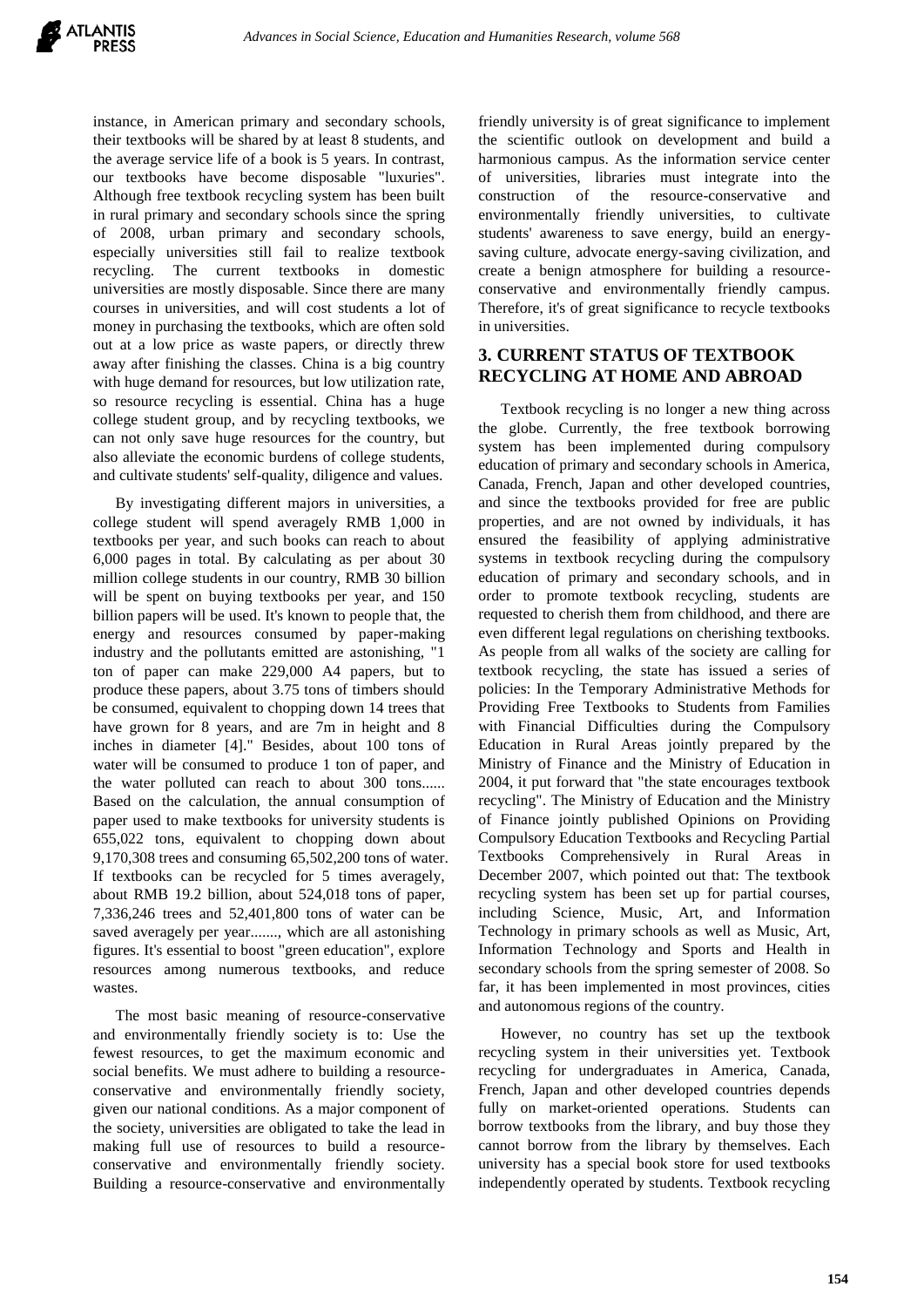

has become a popular trend. While books used when studying for master and doctor degree are basically borrowed from the library. Textbooks in our universities are basically purchased and then distributed uniformly. As college students and people from all walks of life have called for the action, some universities allow students to solve textbooks by themselves, but due to the lack of unified organization management and systems, there are many problems.

#### **4. FACTORS AFFECTING TEXTBOOK RECYCLING IN UNIVERSITIES**

#### *4.1. It Depends on the Ownership of College Textbooks*

College textbooks are purchased by students independently, and are private properties owned by students. In that case, the state cannot formulate detailed policies and methods for recycling free textbooks provided for compulsory education in primary and secondary schools. If the ownership of college textbooks cannot be solved, textbook recycling in universities can only be promoted by publicizing education, and improving students' awareness slowly. What's the proportion of students that can use the recycled textbooks? How many times can a textbook be recycled? How long will it last? That's doubtable

### *4.2. Benefits for Departments Involved in Textbook Issuing are the Biggest Barrier Blocking Textbook Recycling*

Firstly, there are blocks from college students, and most universities are still adopting unified ordering and compulsory issuing mode. Textbooks are sold to students at the original cost, but the school enjoys 20%- 30% off, when purchasing from publishers. For a university with 20,000 students, the annual profit can reach to RMB 2 million-3 million. Secondly, there are blocks from the press and publisher, and if college textbooks can be recycled for 4 years, the annual loss incurred to the publishing industry will reach to above 10 billion shares. What's the profit to publish textbooks? For outsiders, it's difficult to say. By entering "Top Ten Industries with Windfall Profits in China" on Baidu, you will find the textbook publishing industry. We bought a textbook of advanced mathematics from a bookstore near a school, and asked about the discount? We got the answer of 30% off, and after seeing we were hesitating, the clerk supplemented that the book was the legal copy! And the illegal copy was 70% off. Thirdly, several types of books are included by competent education departments in the compulsory list. Fourthly, there are also blocks from the competent textbook department (textbook handler) in universities, for publishing departments will provide school and textbook handlers with benefits either in public or in private, which has

become a public secrete. According to the report of Jiangsu Provincial Work-related Crime Prevention Website on June 8, 2006: "Jiangsu Provincial Procuratorial Organ dug out a series of college textbook kickback cases after more than two years of investigation: Among the 115 universities in Jiangsu, 109 schools have been found to be involved in certain cases, and more than 130 commercial bribery cases have been registered'[5]. As for the root cause, "from the perspective of economics, textbooks are special as a commodity, and the particularity can be reflected from two aspects. First of all, it's a commodity separating the consuming subject and consumption decision makers......"[6]. "The consumers have been deprived of their right to make decisions, and are weak to maintain their consumer rights and interests, but they are quite dependent on government agents in the consumption. This is an extremely rare phenomenon in the consumption of other commodities"[6]. This is similar to the corruption phenomenon in government purchasing and intensive purchasing. As the agent of textbook purchasers, such as the school (textbook department and handler), they will meet their personal interests (or the interests of a few people or institutions) at the cost of damaging the interests of the purchaser (student) and the country (or institutions), and the public resources. As the purchasers of textbooks, students have no right to decide. Fifthly, there are blocks from the majority of teachers. The first thing lies in being afraid that the recycling of textbooks will bring inconvenience to lectures; fourthly, the second thing lies in the use of self-compiled textbooks. Now, almost all universities pursue the use rate of self-compiled textbooks. Although the level of textbooks is very low and only their own students choose them, their own students can use these textbooks for several successive sessions, which will not cause money loss because of the large scale of the schools. Moreover, there are so many advantages in compiled textbooks.

#### *4.3. It is Worried that the Recycling of Textbooks will Affect the Quality of Teaching*

If students can decide to buy textbooks on their own, we are wondering whether there will be a variety of textbooks, and even some students do not buy textbooks, thus affecting the quality of teaching

## *4.4. Ideas and Book use Habits Hinder the Recycling of Textbooks*

Many students are not interested in the recycling of textbooks due to the poor saving consciousness and environmental awareness. They think that textbooks will not cost much, which will not have any impact on their own lives. They do not consider China's resources and environmental problems and do not understand it from the perspective of saving resources. Some students think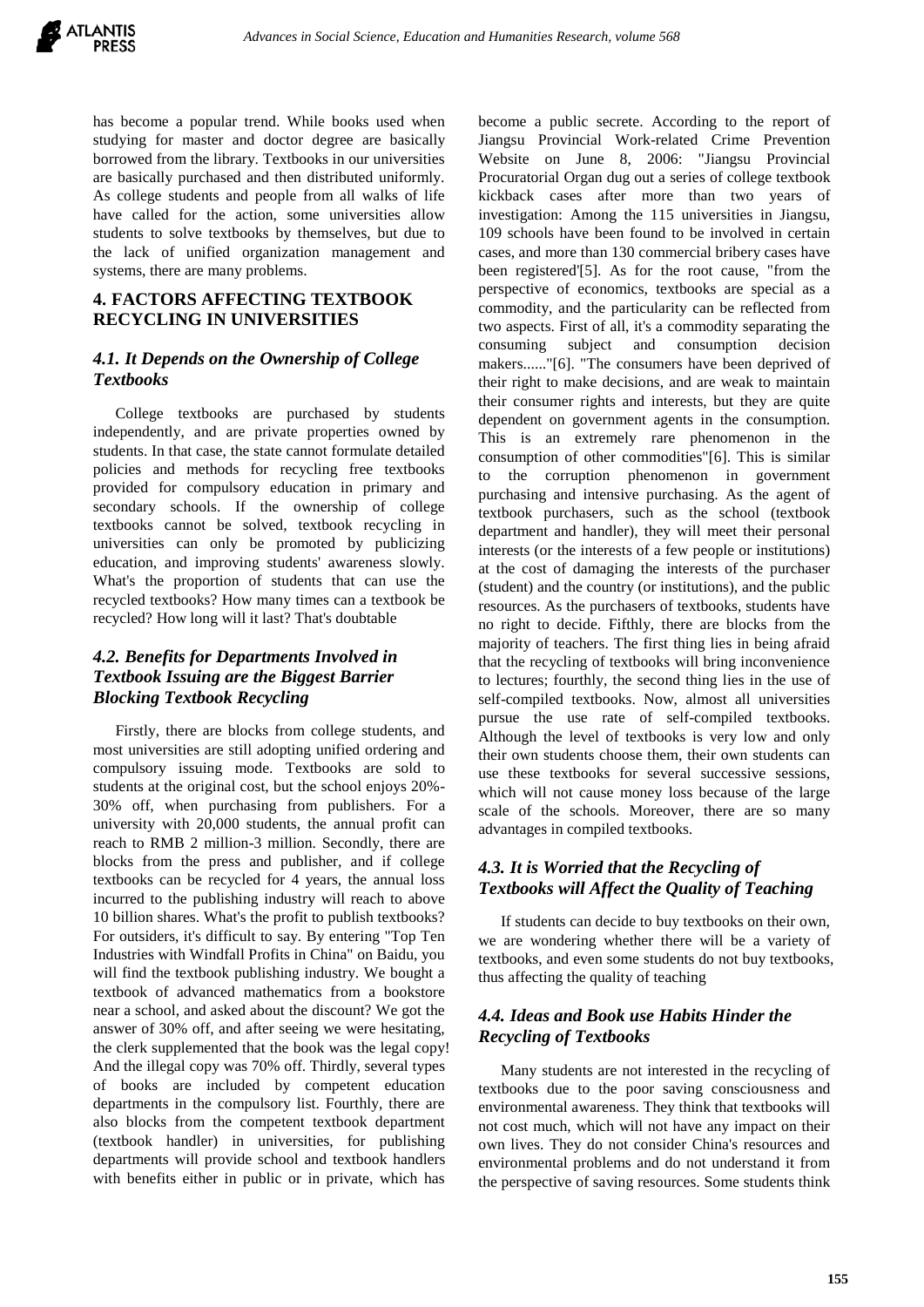

that the recycling of textbooks is not convenient, because these students do not have the habit of taking notes in class, they are always willing to write and draw in books, and they do not form a good habit of taking good care of books

## **5. FEASIBILITY ANALYSIS FOR RECYCLING TEXTBOOKS IN UNIVERSITIES**

#### *5.1. From the Analysis of Textbook Content*

this paper makes an investigation and analysis on the content change data of textbooks used in recent ten years based on in discipline fields of Shandong Technology and Business University as follows:

|                       | 3-year      | change<br>5-year | 7-year      | 10-year change |
|-----------------------|-------------|------------------|-------------|----------------|
|                       | change rate | rate             | change rate | rate           |
| Professional<br>basic | 0%          | 0.5%             | $1\%$       | 2%             |
| courses               |             |                  |             |                |
| Public<br>common      | 1%          | 2%               | 5%          | 10%            |
| courses               |             |                  |             |                |
| Directional           | 0.5%        | 1%               | 2%          | 3%             |
| professional<br>basic |             |                  |             |                |
| courses               |             |                  |             |                |
| Directional           | 1%          | 3%               | 6%          | 8%             |
| professional courses  |             |                  |             |                |
| Current affairs and   | 20%         | 30%              | 40%         | 50%            |
| politics class        |             |                  |             |                |

**Table 2.** Data analysis of content changes in engineering textbooks

|                       | change<br>3-year | 5-year      | 7-year      | 10-year change |
|-----------------------|------------------|-------------|-------------|----------------|
|                       | rate             | change rate | change rate | rate           |
| Professional<br>basic | 1%               | 3%          | 5%          | 8%             |
| courses               |                  |             |             |                |
| Public<br>common      | 0.5%             | 2.5%        | 3%          | 5%             |
| courses               |                  |             |             |                |
| Directional           | 1%               | 3%          | 5%          | 6%             |
| professional<br>basic |                  |             |             |                |
| courses               |                  |             |             |                |
| Directional           | 2%               | 4%          | 6%          | 10%            |
| professional courses  |                  |             |             |                |
| Current affairs and   | 20%              | 30%         | 40%         | 50%            |
| politics class        |                  |             |             |                |

**Table 3.** Data analysis of content changes in economic management textbooks

|                       | 3-year      | 5-year<br>change | 7-year      | 10-year change |
|-----------------------|-------------|------------------|-------------|----------------|
|                       | change rate | rate             | change rate | rate           |
| Professional<br>basic | 0.5%        | $1\%$            | 2%          | 3%             |
| courses               |             |                  |             |                |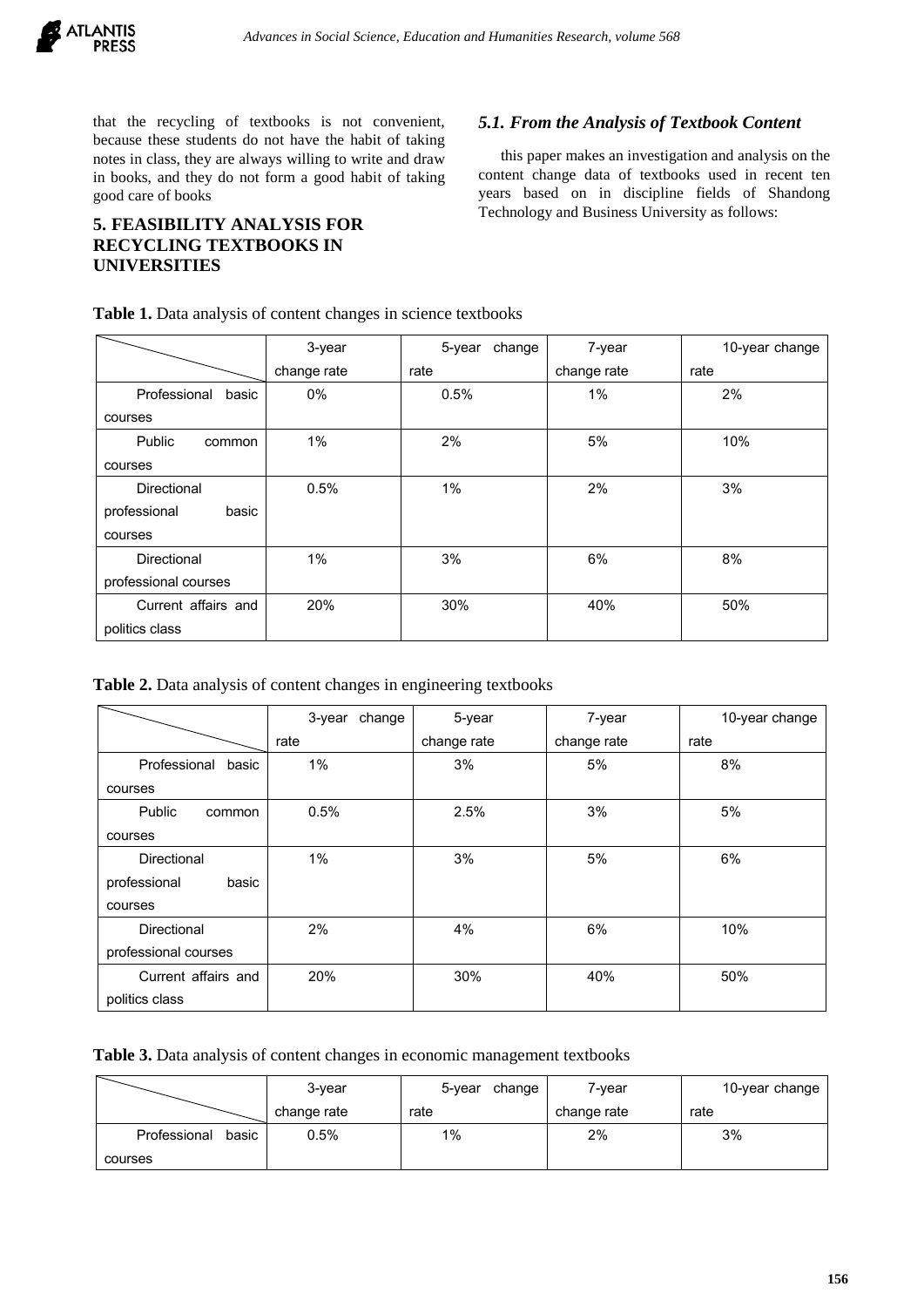| Table 3, cont         |      |      |     |     |
|-----------------------|------|------|-----|-----|
| Public<br>common      | 0.5% | 2.5% | 3%  | 5%  |
| courses               |      |      |     |     |
| Directional           | 1%   | 3%   | 5%  | 7%  |
| basic<br>professional |      |      |     |     |
| courses               |      |      |     |     |
| Directional           | 2%   | 4%   | 6%  | 8%  |
| professional courses  |      |      |     |     |
| Current affairs and   | 20%  | 30%  | 40% | 50% |
| politics class        |      |      |     |     |

**Table 4.** Data analysis of content changes in literature and history textbooks

|                       | 3-year      | change<br>5-year | 7-year      | 10-year     |
|-----------------------|-------------|------------------|-------------|-------------|
|                       | change rate | rate             | change rate | change rate |
| Professional<br>basic | 0.5%        | 1%               | 1.5%        | 2%          |
| courses               |             |                  |             |             |
| Public<br>common      | 0.5%        | 2.5%             | 3%          | 5%          |
| courses               |             |                  |             |             |
| <b>Directional</b>    | 0.5%        | 1%               | 2%          | 3%          |
| professional<br>basic |             |                  |             |             |
| courses               |             |                  |             |             |
| <b>Directional</b>    | 1%          | 2%               | 3%          | 4%          |
| professional courses  |             |                  |             |             |
| Current affairs and   | 20%         | 30%              | 40%         | 50%         |
| politics class        |             |                  |             |             |

From the above various categories and the change rates of contents of various courses, we can see that the contents of professional basic courses, public common courses, directional professional basic courses and directional professional courses in science, engineering, economic management, literature and history have not changed much in the past ten years. In addition to current affairs and politics courses, the textbooks of other courses have been in use for more than three years before new versions are published. In addition, the characteristics of single subject examination in universities, and the timeliness of textbooks in universities also make students willing to donate or transfer the textbooks, so the recycling of textbooks can be carried out for a long time. As for the current affairs and politics textbooks, the new version is usually issued in two years. Due to the rapid change and no reservation value, almost all students are willing to donate or transfer them, and the students who use them are also willing to use the old textbooks. Although the textbooks can only be recycled once or twice, the coverage of repeated use is large.

## *5.2. From the Analysis of Students' Dependence on Textbooks*

Shandong Technology and Business University is an ordinary undergraduate university. We have investigated whether students of different grades want to continue to study for taking the postgraduate entrance examination. The investigation results show that about 85% of the students have the intention to take the postgraduate entrance examination when they first enter the university, and about 50% of the sophomore students have the intention to take the postgraduate entrance examination, about 40% of the junior students have the intention to take part in the postgraduate entrance examination, about 30% of the senior students have the intention to take part in the postgraduate entrance examination, and about 20% to 40% of the students finally take part in the postgraduate entrance examination. This includes many students who do not want to take the postgraduate entrance examination but do not find a suitable job to take part in the postgraduate entrance examination for "taking chance"! We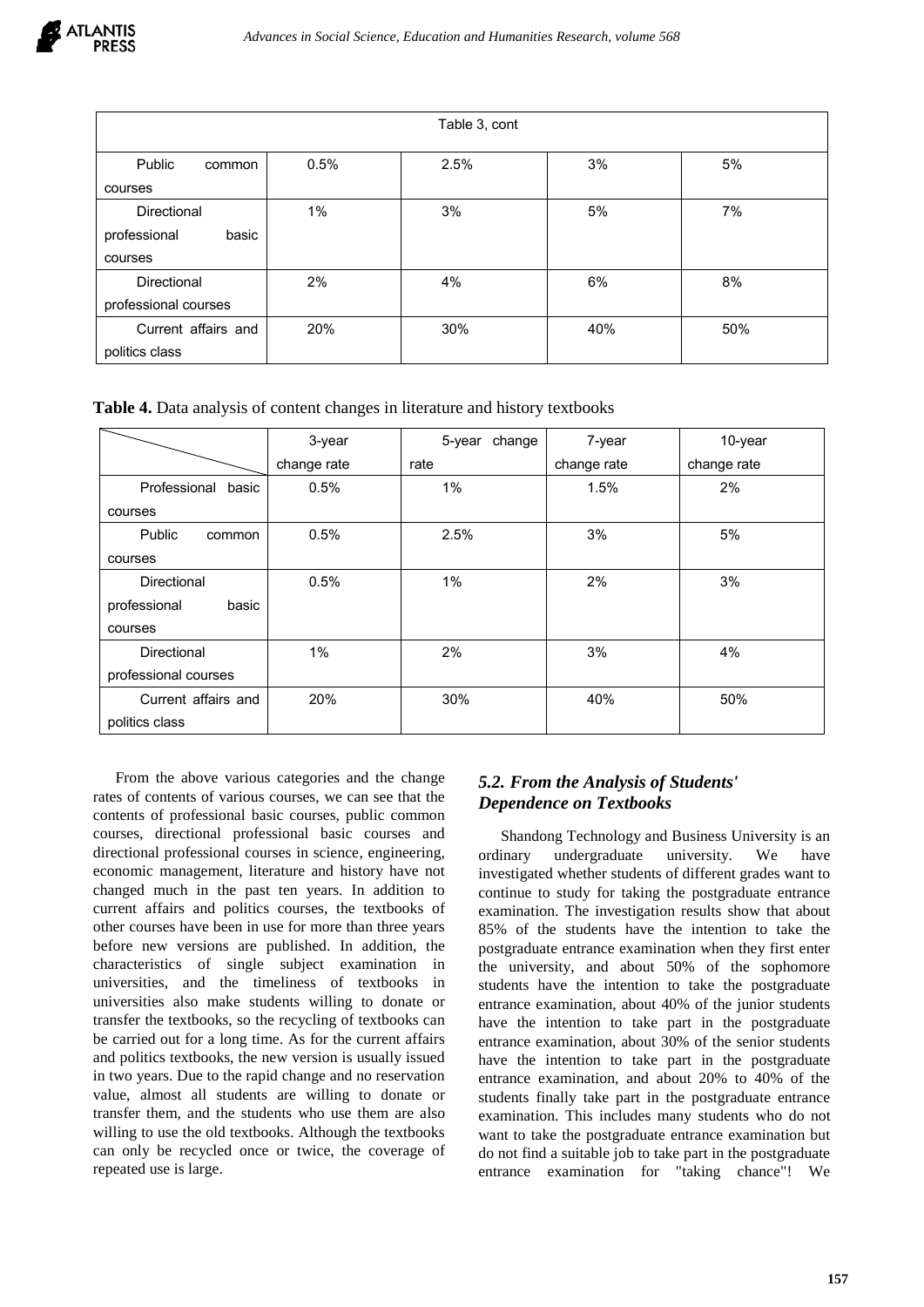investigate the students who don't have plan to take the postgraduate entrance examination. Most of them are willing to donate or transfer the used textbooks at a lower price. The textbooks of these students are well preserved! It can be seen that the source of textbooks for the recycling of textbooks is fully guaranteed.

## *5.3. From the Analysis of the Conditions of Universities*

All universities have modern libraries, rich electronic resources and paper books, professional librarians and advanced library management system, which provide hardware guarantee for the recycling of textbooks. For the management system of Chinese universities for college students, there are Party and Youth League organizations at all levels and the professional counselors of various departments, as well as the student unions and student associations at all levels of the universities and colleges. The universities have a strong ability to educate the students' awareness of environmental protection and organize to collect recycling textbooks resources, which provides strong support for the recycling of textbooks.

## *5.4. From the Analysis of Textbook Acquisition Expenses Investigation and Students' Recognition to the Recycling of Textbooks*

More than 70% of the students in Shandong Technology and Business University come from rural areas, and their families are not well-off. The proportion of poor students is about 20%. Statistics show that the textbook acquisition expenses of undergraduates is about RMB 1,000 every year. The investigation shows that the monthly living expenses of students in Shandong Technology and Business University are about RMB 1,700 for freshmen, RMB 1,800 for sophomores, RMB 1,900 for juniors and RMB 2,200 for seniors. The textbook expenses accounts for a large proportion, especially for poor students who will feel burdened. The sample investigation shows that almost all poor college students and college students who have no intention to take the postgraduate entrance examination are willing to donate and sell their used textbooks at a low price. Only a few of the students who take the postgraduate entrance examination are unwilling to donate and sell their books at a low price. Almost all and most of the poor students say that as long as the old textbooks are well preserved, they can accept the use of recycled textbooks.

In addition, the author analyzes the intact degree of textbooks [7], the construction of trading platform for used books in universities [8], and the feasibility of recycling textbooks in universities

## **6. MEASURES TO RECYCLE TEXTBOOKS**

How to realize the recycling of college textbooks and avoid the problems in the recycling of textbooks in some universities in our country, we suggest that the state should regulate the unified management of university libraries, establish textbook borrowing stacks in the national university libraries, and cancel the college textbook departments. It is suggested that teachers should guide correctly in the teaching process.

## *6.1. The Establishment of Textbook Borrowing Stacks in Library is the Fundamental Guarantee for the Full and Repeated use of Textbooks*

The main reason why college textbooks can not be recycled like some textbooks of free compulsory education is that textbooks are owned by students. Therefore, the textbook borrowing stacks in library are established to make the university libraries uniformly operate and manage the recycled textbooks and "deprive" students of the ownership of textbooks. For recycled textbooks, students can borrow them like other books in the library, or buy them at a low price.

## *6.2. The Source of Textbooks of the Textbook Borrowing Stacks in Library*

First of all, it is based on the textbook use cycle of half a year, one cycle a year. We carry out the activity of Starting from Me to Recycle Textbooks for "Building a Resource-conservative and Environmentally Friendly University" in the whole university in April and October of every year. Publicity activities should be carried out in secondary colleges and classes. The general League branch and counselors should take corresponding responsibilities. Given our basic national conditions, it's essential for us to build a resource-conservative and environmentally friendly society, which is a traditional virtue of the Chinese nation, and also a vital guarantee for the sustainable and sound economic development in China. All students should truly have such thought. The school publishes recyclable textbooks and their versions on the campus website, library website and educational administration website. Textbook recycling can be carried out in two forms: donation and low price acquisition. Secondly, because the second-hand textbooks purchased by students themselves, donated by students and purchased from students at a low price are far from meeting the needs of all students in the school, the insufficient textbooks are ordered by the textbook borrowing stacks in school library.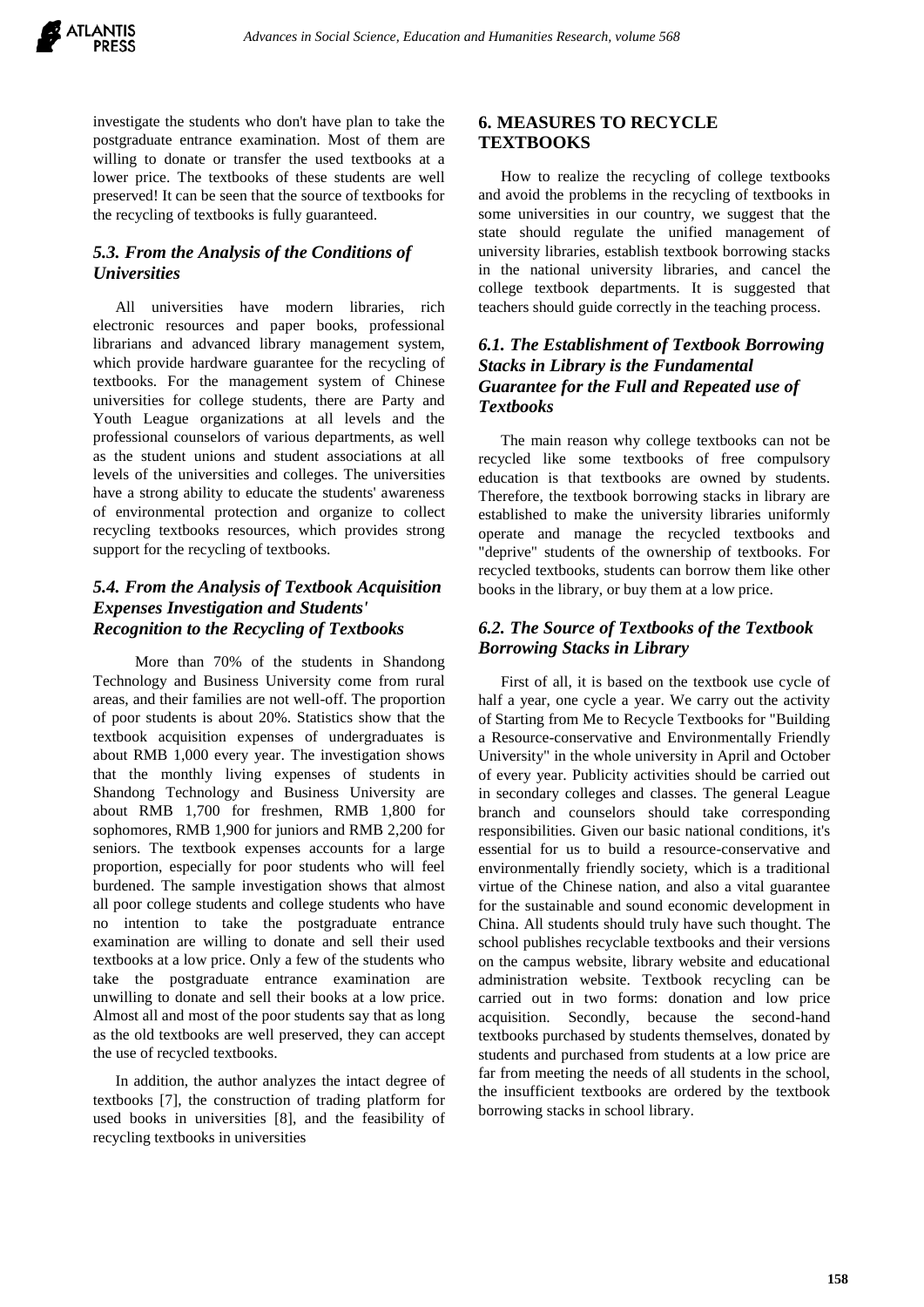

### *6.3. The Establishment and Management of Textbook Borrowing Stacks in Library*

The recycling of textbooks is a "borrowing and purchasing method", so the textbook borrowing stacks in library must be under the unified management of the library. Due to the particularity of using time and scope, the operation should be carried out as follows: According to the number of collections and textbooks recovered from the activities of donating and recycling textbooks in the activity of Starting from Me to Recycle Textbooks for "Building a Resource-conservative and Environmentally Friendly University" in the whole university in April and October of every year, the subscription and payment time of textbooks for the next semester (for the students who are not willing to use recycled textbooks and those who do not participate in recycled textbooks) is counted by class. In June and December of each year, and in winter and summer vacation, the textbook borrowing stacks in library decides to order textbooks for the next semester according to the demand of textbooks in the next semester, the number of second-hand textbooks and the number of textbooks purchased by students. In order to coordinate with the recycling of textbooks, "textbook" class should be added to the category of books in library. The longest return period of textbooks should be 8 months, and the number of books allowed to be borrowed should meet the needs of teaching. The same bar code can be used for the same version of textbook, and the collection of textbook information should be simplified: Textbook name, version, price, etc. Textbooks do not need to be put on shelves. They can be piled up in rows and layers. A textbook sample bookshelf should be set up. The sample book should be marked with location of the book for students to borrow. Ordinary universities only offer one or two hundred courses, so the workload is not very large. Every school should complete the recycling of textbooks within three to four years, which should start with public basic courses. More than 80% of university textbooks should be recycled.

## *6.4. The Reform of the use of Textbooks of Teachers Promotes the Recycling of Textbooks*

In many universities in Japan, the United States and other countries, as well as individual universities in China, some professional schools do not organize students to buy textbooks uniformly. Teachers only give a bibliography for students who will borrow the textbooks according to the bibliography. The contents of teachers' lectures are included in any bibliography. It is found that students' learning effect is better in this way, which is helpful to develop good reading habits and the ability to use book information, and also increases students' knowledge and good reading habits as well. Teachers can also require unifying textbooks for teaching, but not unifying the version. Based on the analysis of the change rate of textbook content above, except for current affairs and politics courses, other courses have little change. The experiment shows that if the teacher makes clear the reasons and trends of the content changes in different versions, it will receive unexpected results.

#### **7. CONCLUSIONS**

Based on the investigation and analysis of the content change data and characteristics of college textbooks, the classification analysis of college students' future career planning, the analysis of the pressure of textbook expenses on students, the characteristics of single subject examination in universities, and the timeliness of college textbooks, we can find out that 80% of the students in universities are willing to use or partially use recycled textbooks. China's education management system has incomparable advantages in cultivating students' awareness of conservation, building conservation culture, advocating conservation civilization, and building resource-conservative and environmentally friendly campus. Moreover, the construction of the textbook borrowing stacks in library completely solves the ownership problem of college textbooks, paves the way for the recycling of college textbooks, and makes it possible to formulate the recycling system of college textbooks. The recycling of university textbooks makes the profit cake of college textbooks smaller, which will effectively prevent and reduce all kinds of corruption in the process of textbook distribution. The construction of the textbook borrowing stacks in library makes the use of college students' textbooks at a low cost, which will make pirated textbooks, printed textbooks and photocopied textbooks have no value, effectively protect the interests of publishers and authors, greatly enhance the awareness of intellectual property protection among college students, and form a social atmosphere of respecting knowledge. It is required for the construction of socialist spiritual civilization. The proper arrangement for the recycling of college textbooks will not reduce the quality of teaching, but also improve the quality of teaching - if we can complete the work of recycling textbooks and ordering textbooks for the next semester one week before the end of the semester, and require students to borrow textbooks for the next semester before the vocation, some students will definitely preview and understand the teaching content of the next semester in this way, which plays an important role in developing students' good learning habits and cultivating their attitude of studying science and culture assiduously. We should strictly control the revision of textbooks, and resolutely crack down on the phenomenon of false revision. If there are few changes in textbooks, we can take the method that teachers send the changed contents to students in the form of handouts